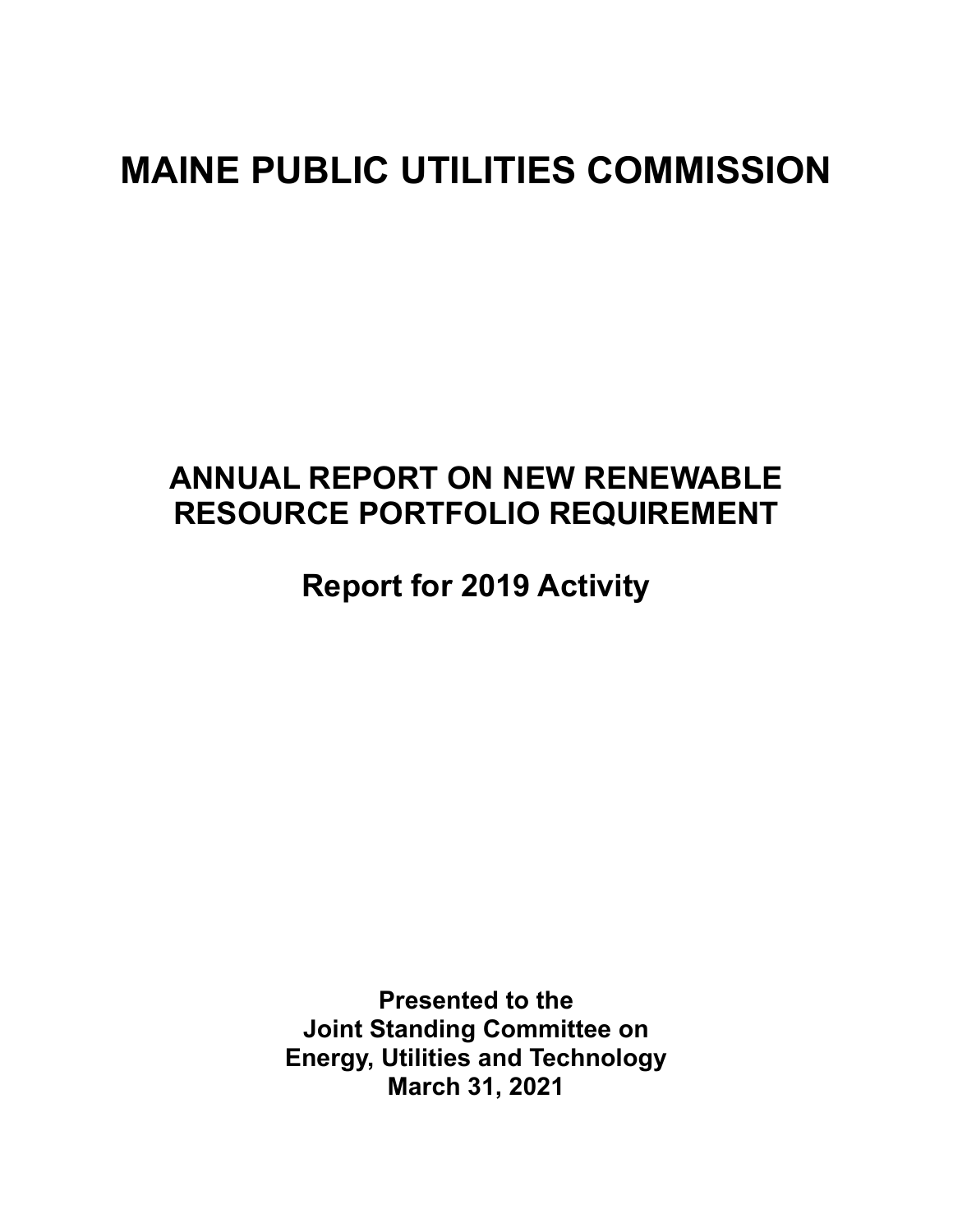# **TABLE OF CONTENTS**

| I.  |    |                                                                              |  |  |
|-----|----|------------------------------------------------------------------------------|--|--|
| Ш.  |    |                                                                              |  |  |
|     | Α. | New Renewable Resource Portfolio Requirement (Class I) 3                     |  |  |
|     | Β. |                                                                              |  |  |
|     | C. | Maine's Eligible Resource Portfolio Requirement (Class II)5                  |  |  |
|     | D. |                                                                              |  |  |
| Ш.  |    |                                                                              |  |  |
|     | Α. |                                                                              |  |  |
|     | Β. |                                                                              |  |  |
|     | C. | New Renewable Portfolio Requirement (Class I); Resources and Cost            |  |  |
|     | D. | <b>Eligible Resource Portfolio Requirement (Class II); Resource and Cost</b> |  |  |
|     | Ε. |                                                                              |  |  |
|     | F. |                                                                              |  |  |
| IV. |    |                                                                              |  |  |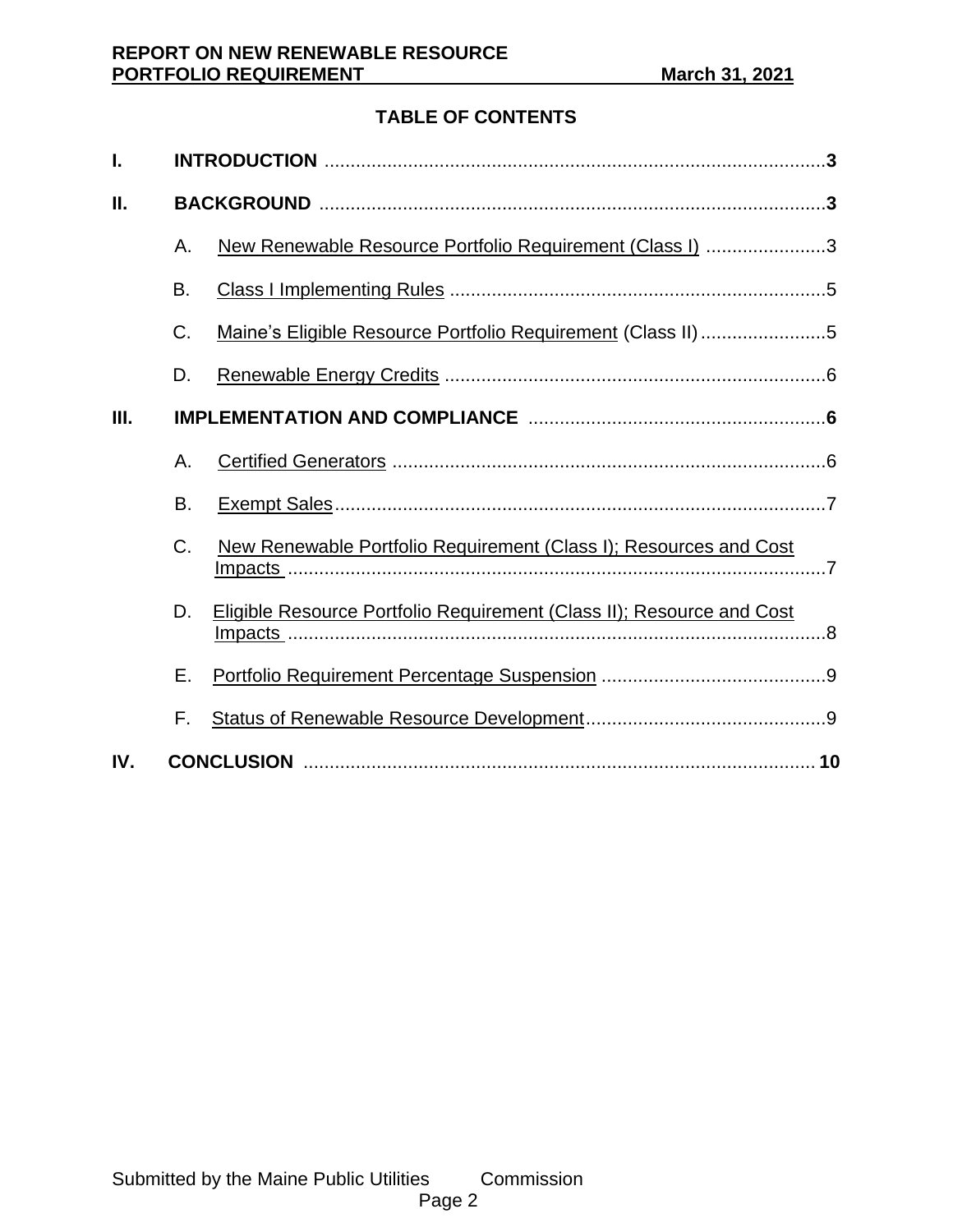#### **I. INTRODUCTION**

During its 2007 session, the Legislature enacted an Act to Stimulate Demand for Renewable Energy  $(Act)$ .<sup>1</sup> The Act added a mandate that specified percentages of electricity that supply Maine's consumers come from "new" renewable resources. Generally, new renewable resources are renewable facilities that have an in-service date, resumed operation or were refurbished after September 1, 2005. The percentage requirement began at one percent in 2008 and increases in annual one percentage point increments to ten percent in 2017 and remains at ten percent thereafter, unless the Commission suspends the requirement pursuant to the provisions of the Act. $2$ 

The Act contains an annual reporting requirement on the status of Class I renewable resource development and compliance with the portfolio requirement. The reporting provision specifies:

Annual Reports. No later than March 31, 2008 and annually thereafter, the Commission shall submit a report regarding the status of new renewable capacity resources in the State and New England, and compliance with the portfolio requirement required by this section to the joint standing committee of the Legislature having jurisdiction over utilities and energy matters. The report shall include, but is not limited to, a description of new renewable capacity resources available to meet the portfolio requirement required by this section, documentation of the loss of any existing renewable generation capacity in the State, the status of implementation of the new renewable resources portfolio requirement, including any suspensions pursuant to subsection D, and recommendations to stimulate investment in new renewable resources.

The Commission hereby submits its report to the Energy, Utilities and Technology Committee to describe the status of Maine's new renewable resource portfolio requirement. The Commission notes that this report is based on the most recently filed Competitive Electricity Provider (CEP) annual compliance reports, which were filed in July 2020 for calendar year 2019. Therefore, this report generally presents information on implementation and compliance with the portfolio requirement for calendar year 2018.

#### **II. BACKGROUND**

#### A. New Renewable Resource Portfolio Requirement (Class I)

<sup>1</sup> P.L. 2007, ch. 403 (codified at 35-A M.R.S. § 3210(3-A)).

<sup>2</sup> Legislation enacted in 2019, P.L. 2019, ch. 477, added a new RPS category (Class 1A) and a requirement for this new class set at 2.5% in 2020 and increasing to 40% by 2030. This Report covers activity occurring prior to the effective period for the Class 1A requirement.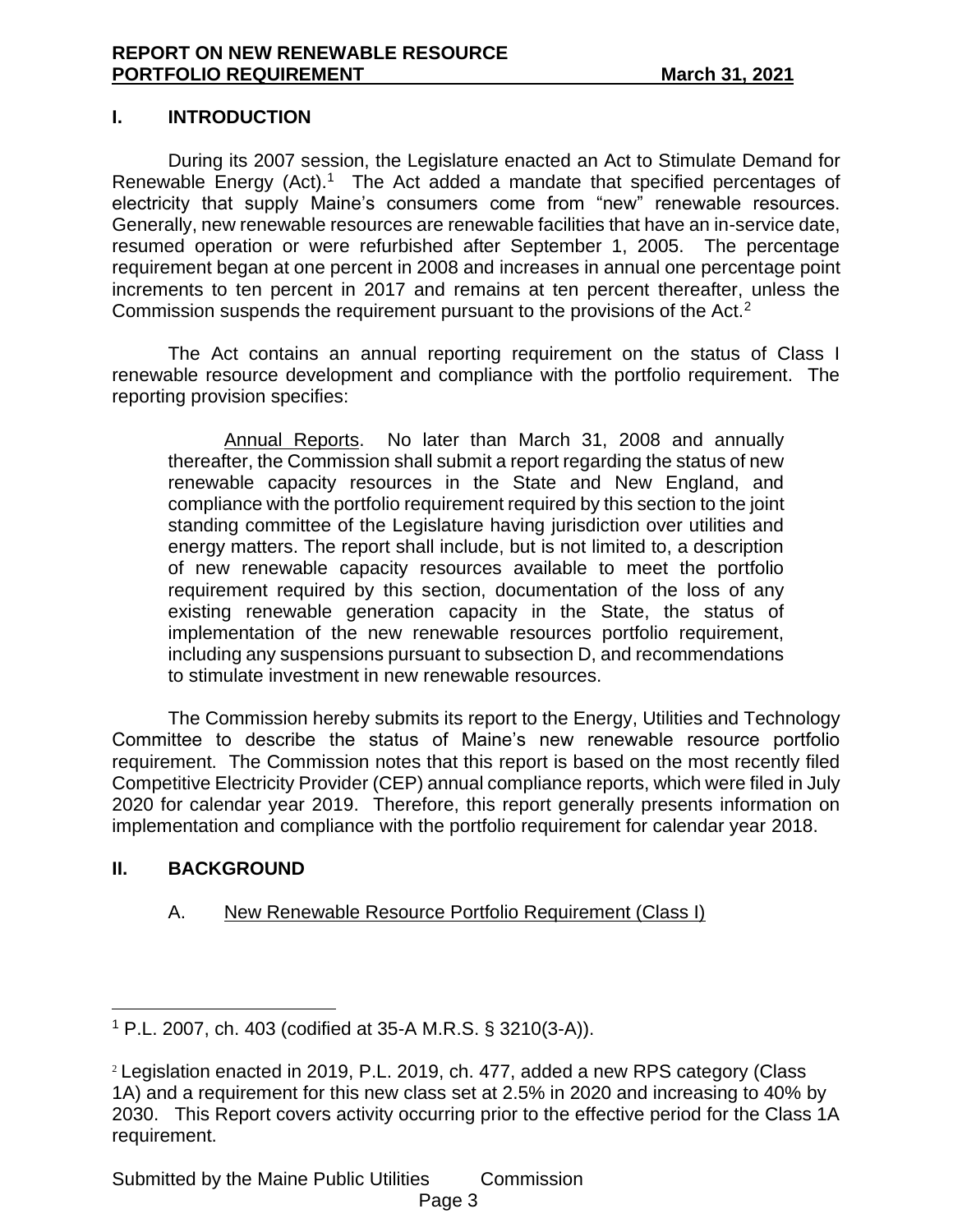As stated above, the new renewable resource portfolio requirement, referred to as Class I<sup>3</sup> requires that specified percentages of electricity that supply Maine's consumers come from "new" renewable resources.<sup>4</sup> The percentage requirement began at one percent in 2008 and increases in annual one percentage point increments to ten percent in 2017 and remains at ten percent thereafter. The Act specifies the resource type, capacity limit and the vintage requirements for the new renewable resource requirement. As specified in the Act, a new renewable resource used to satisfy the Class I portfolio requirement must be of the following types:

- **•** fuel cells:
- tidal power;
- solar arrays and installations;
- wind power installations;
- **•** geothermal installations;
- hydroelectric generators that meet all state and federal fish passage requirement; or
- biomass generators, including generators fueled by landfill gas.

In addition, except for wind power installations, the generating resource must not have a nameplate capacity that exceeds 100 MW. Moreover, the resource must satisfy one of four vintage requirements. These are:

- 1) Renewable capacity with an in-service date after September 1, 2005;
- 2) Renewable capacity that has been added to an existing facility after September 1, 2005;
- 3) Renewable capacity that has not operated for two years or was not recognized as a capacity resource by the New England Independent System Operator (ISO-NE) or the Northern Maine Independent System Administrator (NMISA) and has resumed operation or has been recognized by the ISO-NE or NMISA after September 1, 2005; and
- 4) Renewable capacity that has been refurbished after September 1, 2005 and is operating beyond its useful life or employing an alternate technology that significantly increases the efficiency of the generation process.

 $3$  The "new" renewable resource requirement was designated as Class I in the Commission's implementing rules (Chapter 311) because the requirement is similar to portfolio requirements in other New England states that are referred to as "Class I." Maine's pre-existing "eligible" resource portfolio requirement is designated as Class II.

<sup>4</sup> Contracts or standard offer arrangements that pre-date the effective date of the Act, 35- A M.R.S. § 3210(3-A)(D), and sales to qualified Pine Tree Development Zone businesses, 35-A M.R.S. § 3210-B(4), are exempt from the portfolio requirement.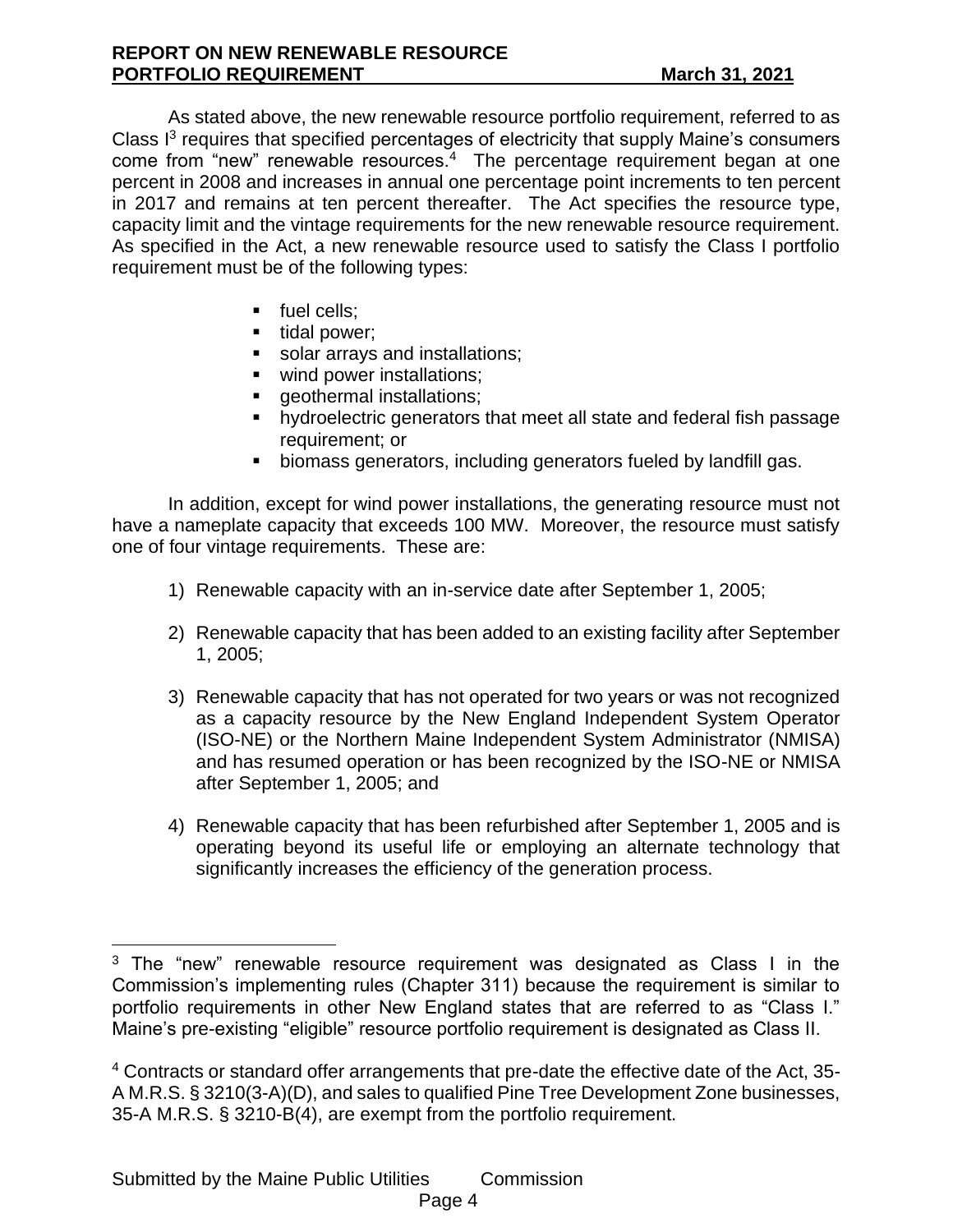#### **REPORT ON NEW RENEWABLE RESOURCE PORTFOLIO REQUIREMENT March 31, 2021**

The Act also includes an "alternative compliance mechanism" (ACM) that allows suppliers to pay specified amounts into the Energy Efficiency and Renewable Resource Fund<sup>5</sup> in lieu of compliance with the new renewable resource portfolio requirement, and states that the Commission shall set the alternative compliance payment rate in its implementing rules. In addition, the Act allows the Commission to suspend scheduled percentage increases in the portfolio requirement if it finds that investment in new renewable resources has not been sufficient for suppliers to satisfy the requirement, the requirement has burdened electricity customers without providing the benefits from new renewable resources or that there has been an over reliance on the ACM.

# B. Class I Implementing Rules

As required by the Act, the Commission modified its portfolio requirement rule (Chapter 311) to implement the "new" renewable resource requirement.<sup>6</sup> The implementing rules establish a certification process that requires generators to pre-certify facilities as a new renewable resource under the requirements of the rule and provide for a Commission determination of resource eligibility on a case-by-case basis.<sup>7</sup> The rule also specifies that the Commission may revoke a certification if there is a material change in circumstance that renders the generation facility ineligible as a new renewable resource. Under the rules, a generator does not have to be located in Maine to be eligible as long as its power is used to serve load in New England.

As required by the Act, the rules establish an ACM that allows suppliers to make a payment in lieu of compliance with the new renewable resource portfolio requirement.<sup>8</sup> The rule established a base alternative compliance payment rate of \$57.12 per megawatthour (MWh) that is adjusted annually based on the Consumer Price Index. The alternative compliance payment rate in 2019 was \$70.44 per MWh.

Finally, the implementing rules allow suppliers to satisfy or "cure" a compliance deficiency in one calendar year during the following calendar year. This cure provision only applies if the supplier has satisfied at least two-thirds of its calendar year requirement. In addition, a supplier may "bank" any excess renewable credits in a calendar year for use in the next calendar year. However, a supplier may not use banked credits to satisfy more than one-third of the requirement in any year. $9$ 

 $9$  Chapter 311, § 7(A) and (B).

<sup>5</sup> The Energy Efficiency and Renewable Resource Fund was established to fund research, development and demonstration projects related to energy technologies. 35-A M.R.S. § 10121.

<sup>6</sup> *Order Adopting Rule and Statement of Factual and Policy Basis,* Docket No. 2007-391 (Oct. 22, 2007).

<sup>7</sup> Chapter 311, § 3(B)(4).

<sup>8</sup> Chapter 311, § 3(C).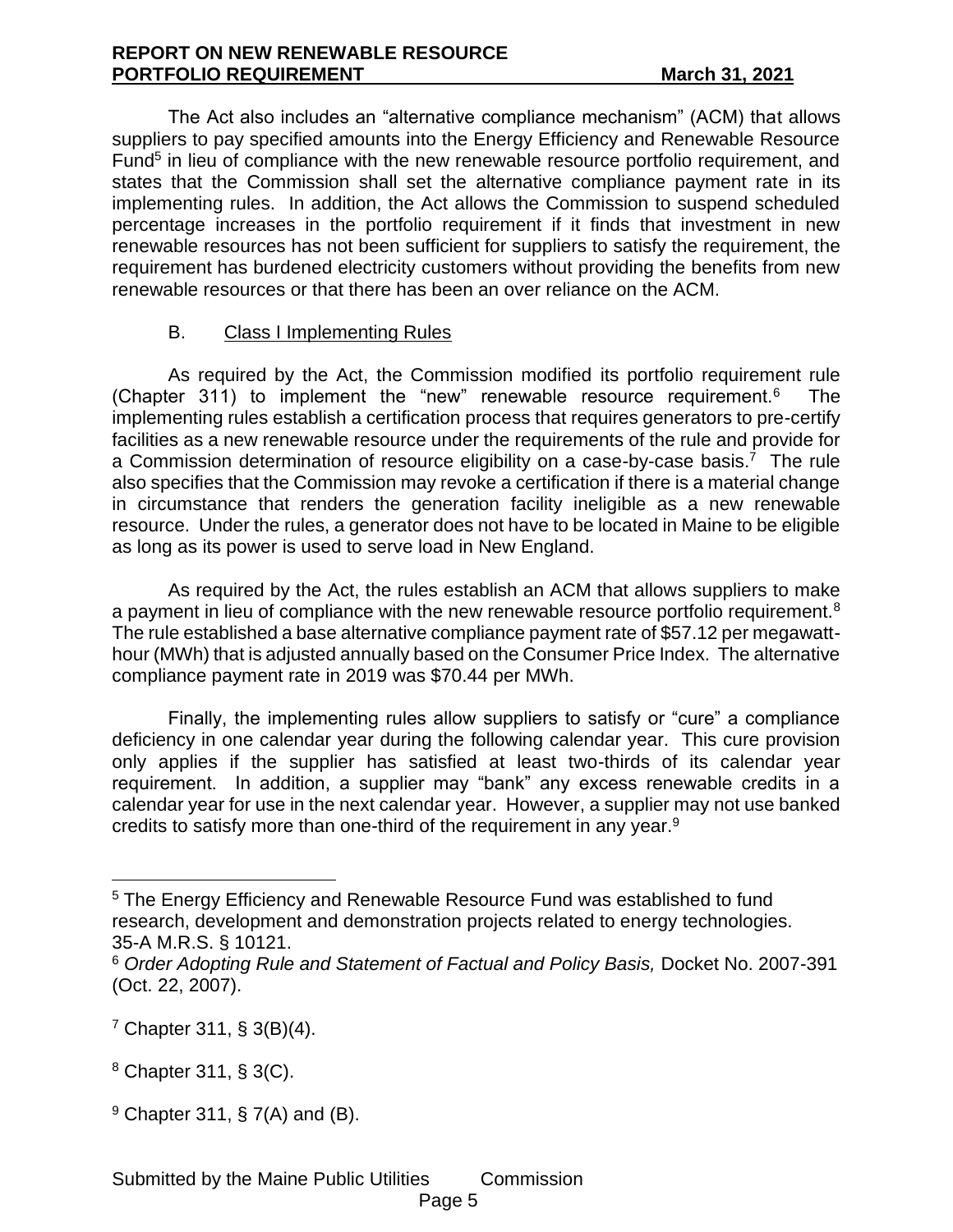### C. Maine's Eligible Resource Portfolio Requirement (Class II)

Maine's original restructuring legislation, which became effective in March 2000, included a 30% eligible resource portfolio requirement.<sup>10</sup> The eligible resource portfolio requirement, now referred to as Class II, mandated that each retail competitive electricity supplier meet at least 30% of its retail load in Maine from "eligible resources." Eligible resources are defined in statute as either renewable resources or efficient resources. Renewable resources are defined in statute as fuel cells, tidal power, solar arrays, wind power, geothermal installations, hydroelectric generators, biomass generators, and municipal solid waste facilities. Renewable resources may not exceed a production capacity of 100 megawatts. "Efficient" resources are cogeneration facilities that were constructed prior to 1997, meet a statutory efficient standard and may be fueled by fossil fuels.

# D. Renewable Energy Credits

Most of the compliance with Maine's portfolio requirements occurs through the purchase of renewable energy credits (RECs). The New England Power Pool (NEPOOL) has established a REC trading and tracking mechanism referred to as the Generation Information System (GIS). This system allows for the trading of the renewable attribute of a MWh separately from the energy value of the MWh. The GIS serves to significantly simplify compliance by suppliers and verification by regulatory commissions and avoids double counting. Consistent with statutory direction,<sup>11</sup> the Commission requires suppliers in the ISO-NE to verify compliance with the portfolio requirement through the GIS. In Docket No. 2017-00050, the Northern Maine System Administrator (NMISA) requested and was granted to use a tracking and verification system in northern Maine (Docket No. 2017-00050).

# **III. IMPLEMENTATION AND COMPLIANCE**

### A. Certified Generators

The implementing rules require generation facilities to be certified by the Commission as a Class I new renewable resource before such facilities can be used to satisfy Maine's new renewable resource portfolio requirement. However, not all of the facilities that have been certified are in-service and many of the facilities are also eligible for portfolio requirements in other New England states.<sup>12</sup> Presently, there are over 189 certified facilities, with a total capacity of approximately 3,067 MW.

<sup>11</sup> The portfolio requirement statute states that the Commission shall allow competitive providers to satisfy the portfolio requirements through the use of RECs if it determines that a reliable system of electrical attribute trading exists. 35-A M.R.S.§ 3210(8). The Commission has determined that the GIS is such a reliable system.

<sup>12</sup> Information on the RPS Class I Renewable Resource Applications can be found at <http://www.maine.gov/mpuc/electricity/rps-class-I-list.shtml>

Submitted by the Maine Public Utilities Commission Page 6

 $10$  35-A M.R.S. § 3210(3).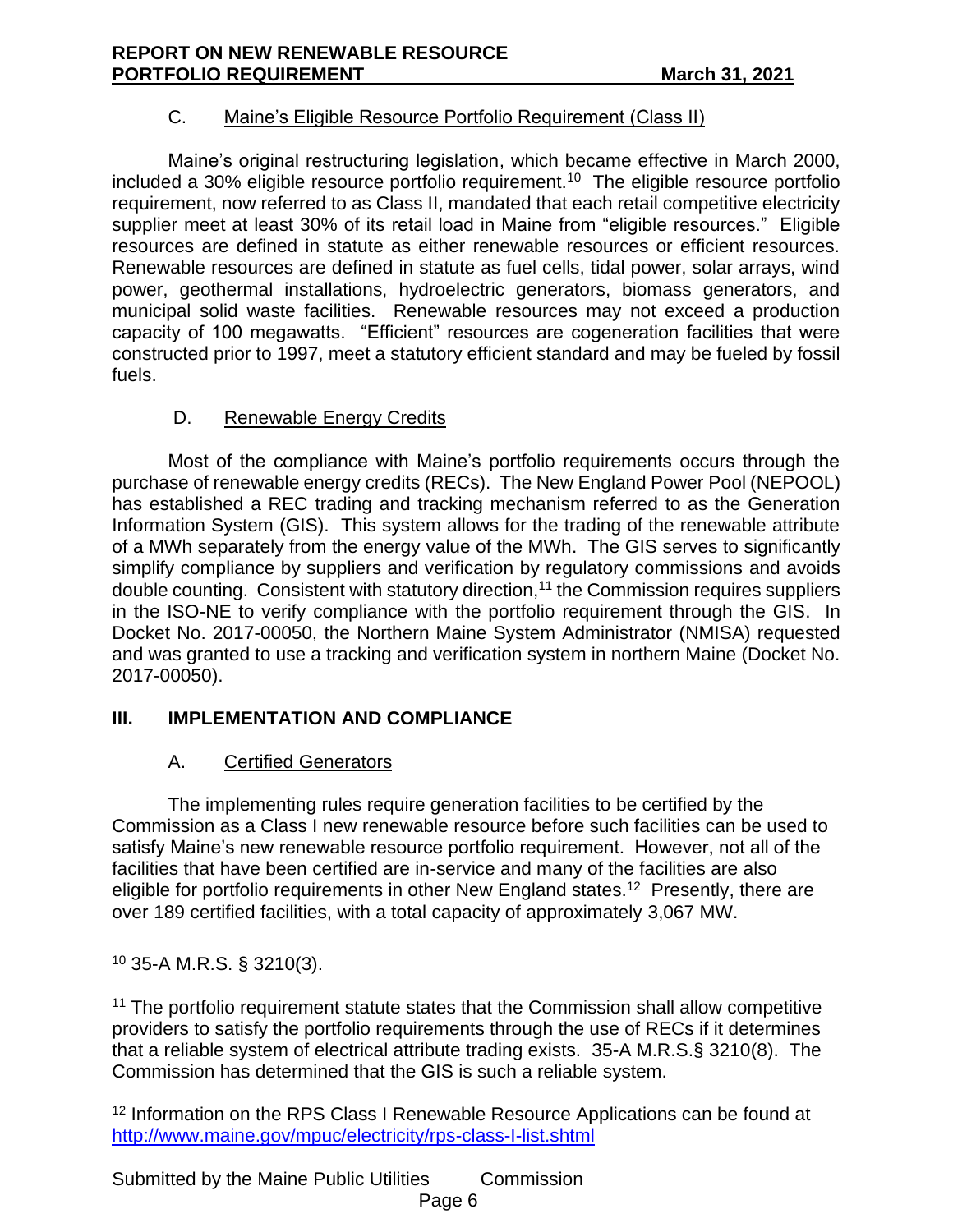# B. Exempt Sales

Pursuant to certain statutory provisions, some sales are exempt from the RPS. During 2019, the total amount of sales that were exempt was 234,006 MWh or about 2.4% of Maine's total electricity sales. Of those exempt sales, 89,162 MWh were due to sales serving qualified Pine Tree Development Zone businesses established under Title 30-A. The balance were sales under contracts entered into prior to September 2007.

#### C. New Renewable Portfolio Requirement (Class I); Resources and Cost Impacts

The following chart shows the mix of resources used to satisfy Maine's new renewable resource portfolio requirement during 2019.<sup>13</sup>



<sup>&</sup>lt;sup>13</sup> "Other" is not easily visible in the pie chart because of the low percentage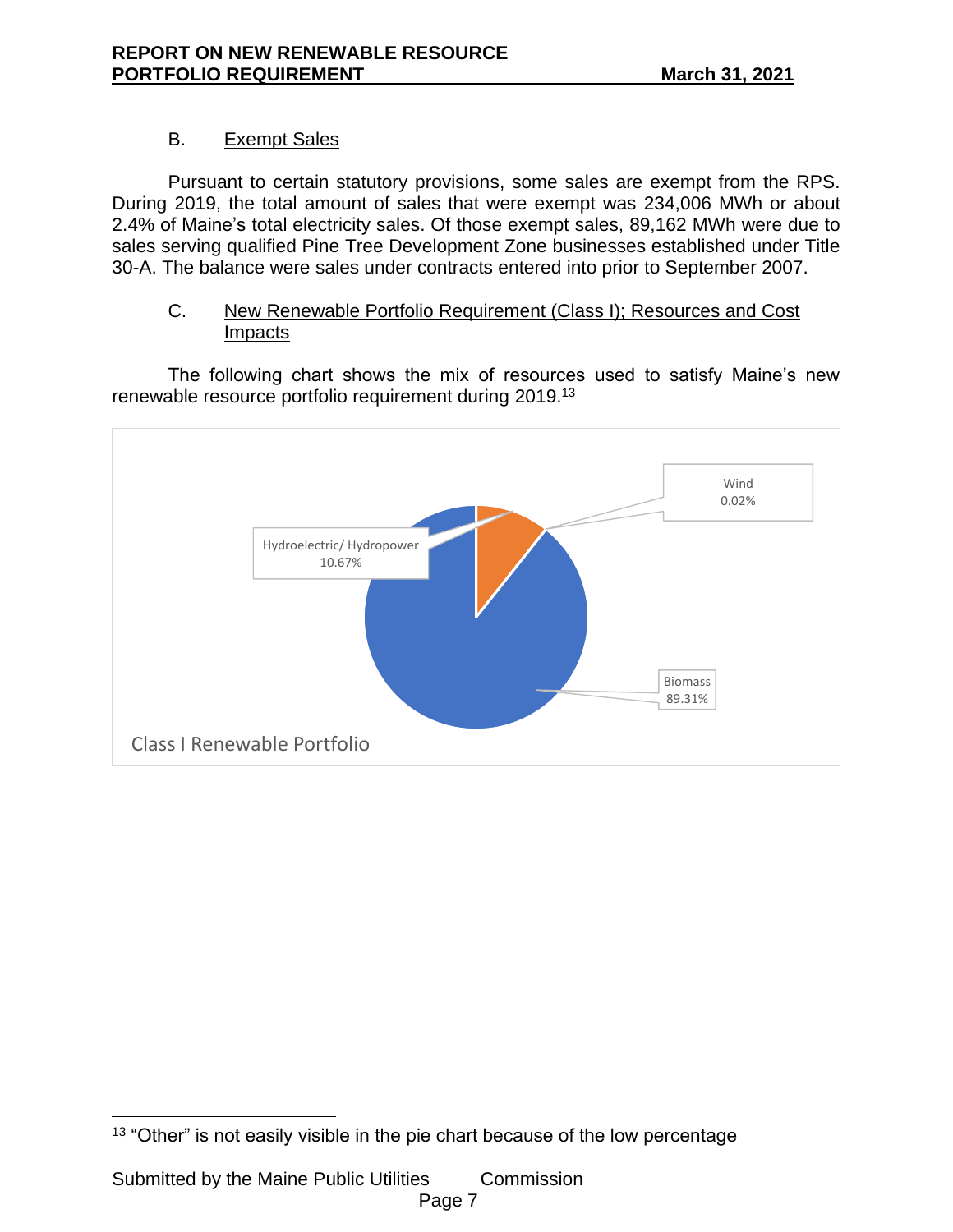#### **REPORT ON NEW RENEWABLE RESOURCE PORTFOLIO REQUIREMENT March 31, 2021**

As the table below shows, RECs from 35 facilities were used by suppliers to comply with the 2019 new renewable resource requirement. Twenty of the facilities are biomass, fourteen are hydro, and one is wind. Twenty-eight of the thirty-five facilities are located in Maine, three are located in New Hampshire, and three in Quebec, and one in Vermont. Of the 922,961 RECs purchased to meet the 2019 portfolio requirement, approximately 77% came from facilities located in Maine.

| <b>Row Labels</b>        | Number of<br><b>Generating Facilities</b> | <b>GIS Certificates as % of Total</b> |         |
|--------------------------|-------------------------------------------|---------------------------------------|---------|
| <b>Biomass</b>           |                                           |                                       |         |
| <b>MAINE</b>             | 16                                        | 696,704                               | 75.49%  |
| <b>NEW HAMPSHIRE</b>     | 2                                         | 920                                   | 0.10%   |
| <b>QUEBEC</b>            | $\overline{2}$                            | 126,694                               | 13.73%  |
| Hydroelectric/Hydropower |                                           |                                       |         |
| <b>MAINE</b>             | 11                                        | 16,788                                | 1.82%   |
| <b>NEW HAMPSHIRE</b>     | 1                                         | 71,552                                | 7.75%   |
| <b>QUEBEC</b>            | 1                                         | 10,058                                | 1.09%   |
| <b>VERMONT</b>           | 1                                         | 45                                    | 0.00%   |
| Wind                     |                                           |                                       |         |
| <b>MAINE</b>             | 1                                         | 200                                   | 0.02%   |
| <b>Grand Total</b>       | 35                                        | 922,961                               | 100.00% |

For calendar year 2019, almost 22% of the Class 1 RPS requirement was satisfied using RECs obtained in 2018. The balance, approximately 78% was met through the purchase of RECs during 2019. Finally, 270,709 RECs were purchased in 2019 and identified as banked for future use. 513 RECs purchased in 2019 were used to satisfy the requirements for the 2018 Class 1 RECs purchased during the cure period.

The cost to ratepayers of Maine's new renewable resource portfolio requirement is estimated by the cost of compliance reported by suppliers, primarily through their purchase of RECs. During 2019, the cost of RECs used for compliance ranged from approximately \$0.00<sup>14</sup> per MWh to \$31.26 per MWh, with an average cost of \$4.51 per MWh and a total cost of \$4,385,686. This is equivalent to about 0.18 cents per month for a typical residential customer; about \$18 per month for a medium commercial customer that uses 50,000 kWh per month; and about \$175 per month for a large commercial/industrial customer that uses 500,000 kWh per month.

### D. Eligible Resources Portfolio Requirement (Class II); Resources and Cost Impacts

The following chart shows the mix of resources used to satisfy Maine's Class II renewable resource portfolio requirement during 2019.

Submitted by the Maine Public Utilities Commission

<sup>&</sup>lt;sup>14</sup> CEPs sometimes procure energy and RECs as a bundle and report the REC cost as zero.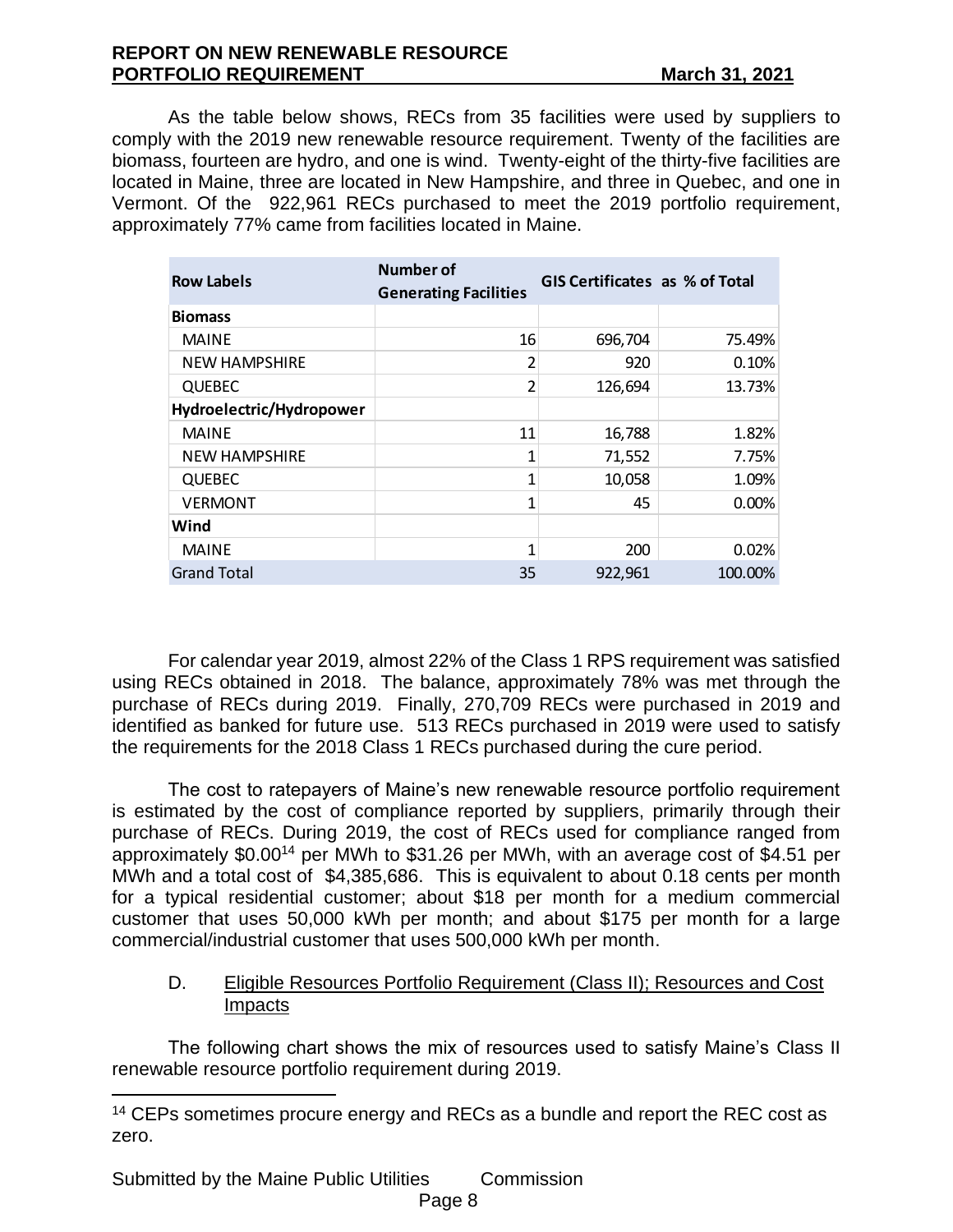

During 2019, the costs of RECs used to satisfy the Class II eligible resource portfolio requirement ranged from \$0.00 per MWh (some RECs were provided for free as part of an energy transaction) to \$2.00 per MWh, with an average cost of \$0.97 per MWh and a total cost of \$2,818,999. This is equivalent to about 12 cents per month for a typical residential customer, and \$12 and \$115 per month for medium and large commercial/industrial customers with the usage levels described above, respectively.

# E. Portfolio Requirement Percentage Suspension

The Act allows the Commission to suspend scheduled percentage increases in the Class I portfolio requirement if it finds that investment in new renewable resources has not been sufficient for suppliers to satisfy the requirement, the requirement has burdened electricity customers without providing the benefits from new renewable resources or that there has been an over reliance on the ACM. During 2019, virtually all of the compliance with the Class I portfolio requirement occurred through the purchase of RECs without reliance on the ACM at an average REC cost that is substantially less than the alternative compliance payment. Thus, it appears clear that renewable resource development and operation has been sufficient for suppliers to satisfy the Class I portfolio requirement without reliance on the ACM. Accordingly, the Commission did not act to suspend percentage increases in the portfolio requirement in 2020.

### F. Status of Renewable Resource Development